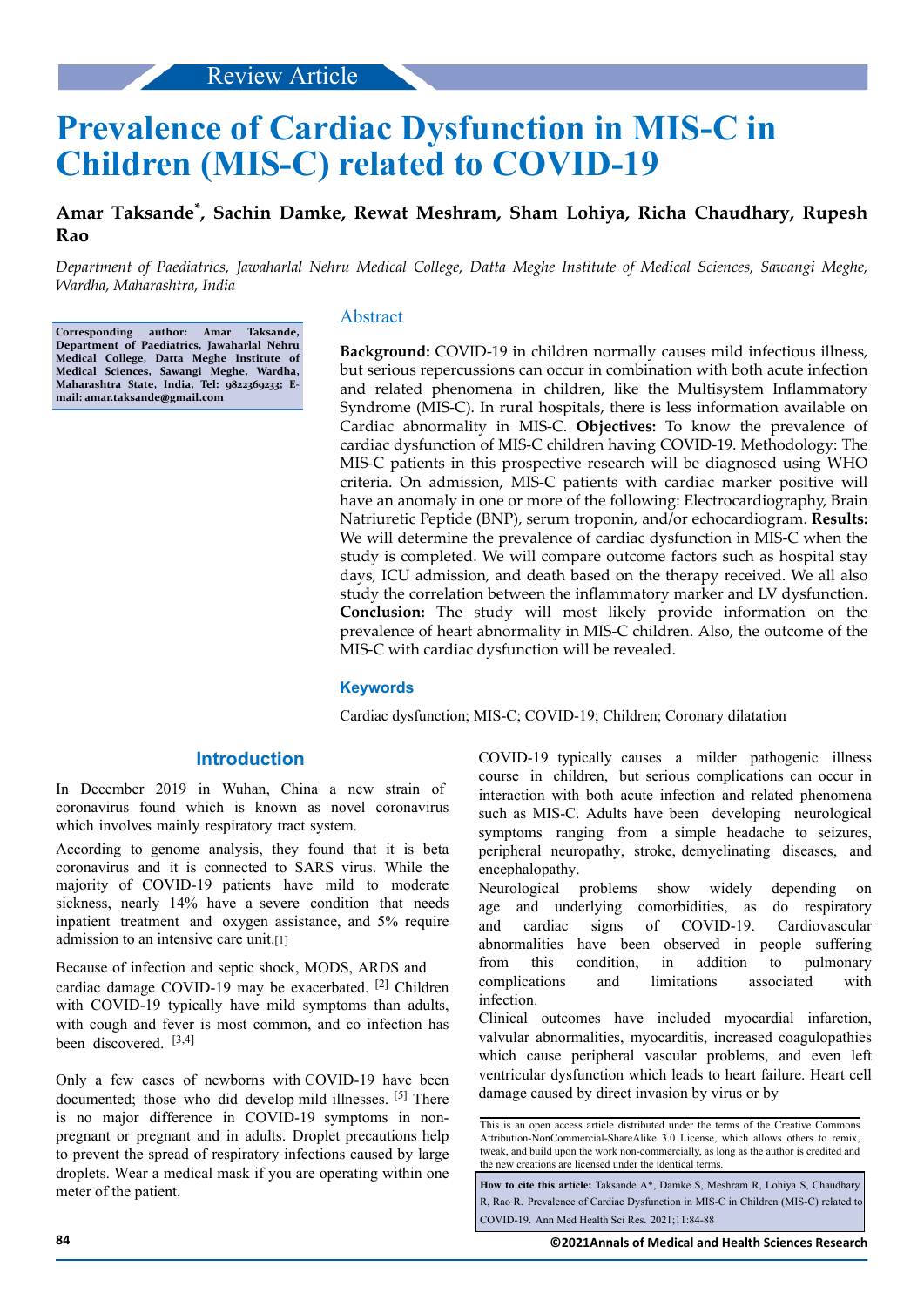indirect method like increased inflammatory marker and coagulopathy or metabolic abnormalities are the most likely mechanisms underlying cardiac damage. [6,7] In rural hospitals, there is less information available on Cardiac Dysfunction in MIS-C.

#### **Research Question**

What is the prevalence of Cardiac Dysfunction in Children with COVID-19-Induced MIS-C (MIS-C)?

## **Aim and Objectives**

**Aim:** To identify the prevalence of cardiac dysfunction in MIS-C related to COVID-19.

#### **Objective:**

1. To illustrate the demographic characteristics of MISC related to COVID-19

2. To study the correlation of the inflammatory marker and LV dysfunction

3. To study the outcome of the MIS-C with cardiac dysfunction

#### **Material and Methods**

**Setting:** The Jawaharlal Nehru Medical College, DMIMS, Sawangi Meghe, Wardha is a rural medical college located in Maharashtra.

**Study Design:** Prospective observational cohort study

**Study population:** Diagnose case of MIS-C

**Time Frame / Duration:** 12 months

## **Methodology**

On admission, all children with symptoms RTPCR will be sent. Positive results are RTPCR positive in ICMR certified laboratory or antibody positive for COVID-19 in certified ICMR laboratory. In antibody IgG and IgM level will be detected and determine whether it is positive or not. After the caretaker's written informed agreement, the MIS-C study case will be enrolled in the research.

MIS-C definition: History of fever for  $\geq$  3 days in children of age between 0-19 years. And it should also have 2 out of 5 below features

1. Child may have rash/non-purulent conjunctivitis/mucocutaneous inflammation.

2. Children may present with hypotension or septic shock.

3. Clinical features which suggestive of myocardial dysfunction, abnormalities in coronal vesse, and valular involvement and also include positive echocardiography finding or raised Troponin/NT- proBNP.

4. Raised coagulation profile.

5. Clinical features of acute intestinal problem like diarrhoea, vomiting, or pain in abdomen. And Child should have increased inflammatory marker like ESR,CRP OR procalcitonin. And there should be no other microbial cause which can leads to inflammation. And Children should have positive report of rapid antigen, covid antibody/covid RTPCR positive or there should be contact history. [8]

# **Method of Collection of Data**

History

Parents will be inquired about the following history

1. Demographic characteristics: Child's name, sex, address, and religion.

2. Subject's conditions at birth: gestational age, birth weight

3. Detailed clinical history of the study case

Physical examination

1. Vital signs (tachycardia, tachypnoea, and hypotension) will be categorized based on age-appropriate norms. [9]

2. General physical examination and systemic examination will be done

# **Anthropometry**

An anthropometric assessment will be performed. Anthropometric indices will be recorded as suggested of weight close to 0.1 kg by weighing scale machine and height close to 0.5 cm by Infantometer and stadiometer.

Following investigations will be done in the study subjects

i. Blood Test: Data on several laboratory indicators will be obtained, and high levels will be identified in comparison to age-appropriate values. [10-11]

- 1. Lactate dehydrogenase (LDH)
- 2. CBC with peripheral smera
- 3. ESR
- 4. CRP
- 5. Coagulation profile
- 6. Electrolytes- sodium,calcium,potassium
- 7. Serum Ferritin
- 8. Troponin/ CK or CK-MB
- 9. Fibrinogen
- 10. LFT, KFT
- 11. D-dimer

12. Procalcitonin (PCT) can increase significantly in systemic bacterial infections and sepsis.

- 13. Interleukin-6 (IL-6)
	- ii. Chest X-ray (CXR)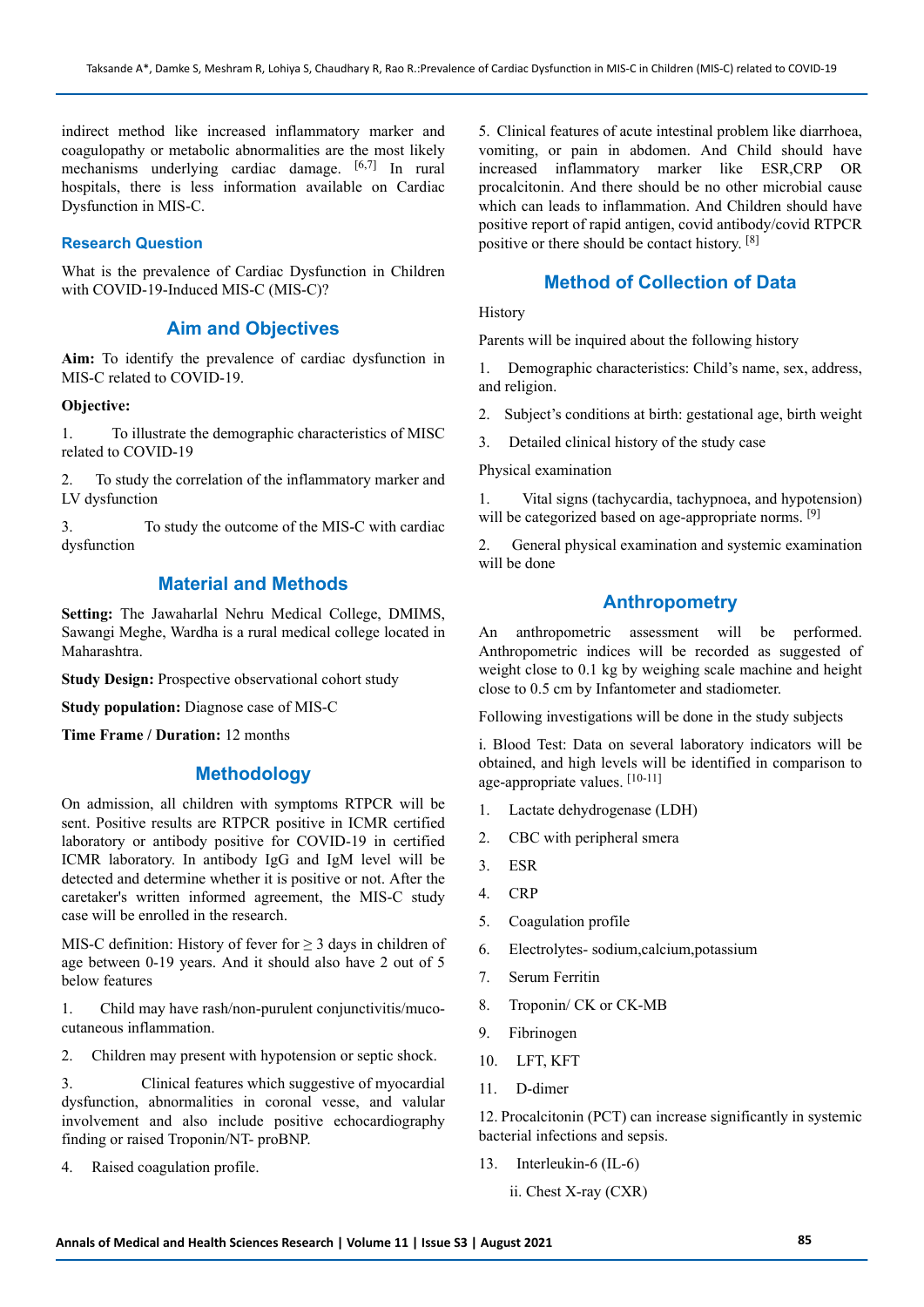1. The cardiothoracic ratio will be assessed in the standard way

2. Assess for the consolidation

iii. CT chest/ HRCT: In children, CT chest will show groundglass appearance and opacity in lower lobe and peripheral predominate, which resolved spontaneously

iv. Electrocardiograms (ECG): All individuals' 12-lead surface electrocardiograms will be acquired using singlechannel electrocardiography equipment. The QRS interval, QTc dispersion (QTcd), and QT dispersion (QTd), HR, RR interval, RR variability, corrected QT (QTc), QRS axis, and QT interval were all recorded and were determined from all electrocardiograms.

v. Echocardiographic (ECHO)

● A transthoracic echocardiographic examination will be performed utilizing a Phillip Echocardiography machine equipped with phased array transducers operating at an 8 MHz frequency. M-mode echo is a common method for assessing LV function. As a result, pulsed and continuous wave Doppler, M-mode, 2-dimensional echocardiography, and color flow mapping will be done in every MIS-C case, utilizing standard views.

Assessment of LV function

1. LV dimensions: M-mode echocardiography used to determine this. All tracings will be recorded with cuttingedge technology.

2. The 5/6 area length technique will be using to observe the systolic function of the left ventricle (LV), and LV dysfunction was described as LV ejection fraction (LVEF) of less than 50%. E/A wave ratios of mitral valve inflow Interrogation of Doppler and tissue Doppler imaging will be used to assess LV diastolic function. [12] The American Heart Association statement from 2017 described the classification of coronary artery dilatation, size of aneurysm and Kawasaki disease. [13] MIS-C in children who have a positive cardiac marker on admission will have an abnormality in one or more cardiac markers: serum troponin, brain natriuretic peptide, electrocardiogram, and/or echocardiography.

Outcome: Hospital stays days, ICU admission, and death will be the outcome variables [Figure 1].

# **Statistical Analysis**

The data will be analyzed using the STATA program, version 10 for Windows. Descriptive statistics (frequency, mean, percentage, and standard deviation) will be used primarily to describe and characterize the data to make it more comprehensible. When applicable, Chi-square will be utilized for analytical statistics, and the correlation coefficient will be utilized to define the strength and direction of the relationship between two variables. ANOVA analysis and we will use student t-test to compare the three groups with different levels of illness severity, also in children who survived or non survived, in normally distributed and homogeneous data. Otherwise, the Kruskal-Wallis and Mann-Whitney-Wilcoxon tests will be employed as appropriate.

# **Expected Results**

We will determine the prevalence of cardiac dysfunction in MIS-C when the trial is finished. We will compare outcome factors such as hospital stay days, ICU admission, and death based on the therapy received. We will also analyze the cardiac function depending on the treatment received. We all also study the correlation between the inflammatory marker and LV dysfunction. Finally, we will come to know the outcome of the MIS-C with cardiac dysfunction.

## **Discussion**

COVID-19 occurs due to SARS-CoV-2, this is similar to bat SARS-related coronaviruses. [14-16] The common symptoms of the infection by COVID-19 are fever, cough, fatigue, sore throat, headache, myalgia, rapid breathing, vomiting, diarrhea, or abdominal pain. [17,18] The study was done by yasuhara J et al. [19] discovered that mild symptoms such as febrile illness (64%), rhinorrhea (16%), cough (35%), and no symptoms (15%) were the most common clinical signs in COVID-19 children. The presence of ground-like opacities was a typical radiological observation (54%). The most prevalent laboratory findings were decreased lymphocyte (33%), elevated C-reactive protein (40%), and D-dimer (52%). They discovered 17 individuals (15%) with the MIS-C in children, who described symptoms comparable to but different from Kawasaki disease, such as left ventricular dysfunction, shock, intestinal symptoms, and highly elevated inflammatory markers. Because of hypotension, 12% of the patients, along with 65% of MIS-C cases, required critical care. There was zero mortality. Finally, they discovered that COVID-19 children are frequently milder or asymptomatic. Infants, on the other hand, may become severely symptomatic and older children may go into severe MIS-C. Early detection of covid-19 who don't have any symptoms or have mild symptoms and MIS-C patient is important as by identifying these children will help in the prevention of transmission of the virus. Another study done by Alkan G et al. [20] did a retrospective study of MIS-C. MIS-C patients were divided into 3 groups (1.mild 2.moderate and 3.severe) and 3 age groups (five years,  $5-10$  years, and  $>$  ten years). They investigated 36 children who had MIS-C. (median age of 7.8 years and 52.8 percent male). In all age categories, the most common symptom (69.4%) was a clinical features coinciding with Kawasaki disease (KD). Most of parents brought children with complaint of feverish (100%), skin/ mouth rash (69.4%), and intestinal problems (66.6%). The abnormality in echocardiographic abnormalities between the KD-like disease and the other clinical disease was not statistically significant ( $p > 0.05$ ). All abnormal rhythm abnormalities were discovered in severe instances. Among the MIS-C patient, there were no fatalities. Finally, they reported that electrocardiographic and echocardiographic examinations are crucial in detecting MIS-C in children. Moreover, Pro-BNP can be used in the emergency room as a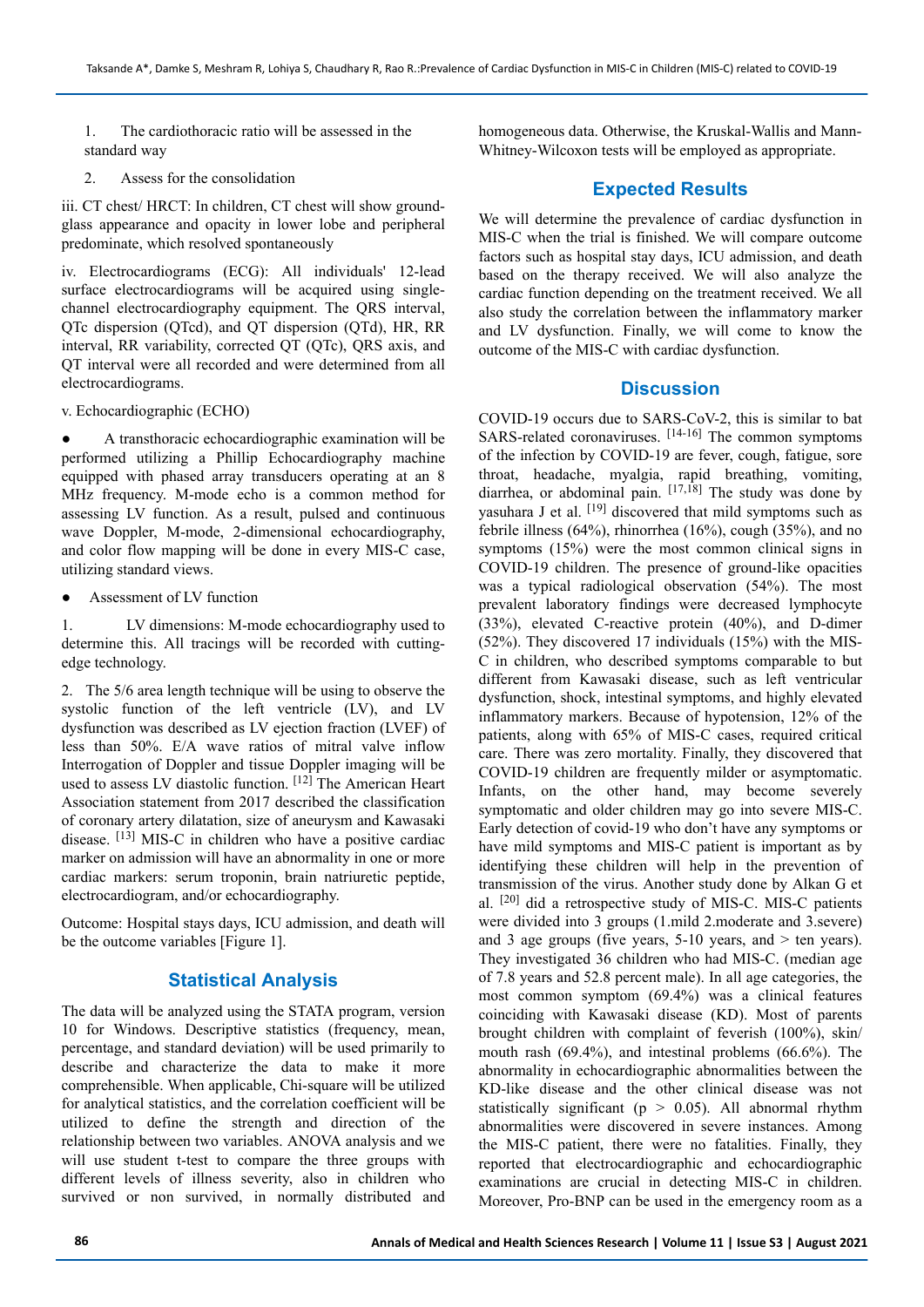screening process to detect children with persistent and unusual fever. During the COVID-19disease outbreak in France and Switzerland, Belhadjer Z et al. [21] collected clinical, biochemical, curative, and early data from children admitted to ICU in fourteen centers for cardiac shock, myocardial abnormality, and severe inflammatory state over 2 months. They enrolled the study's thirty-five children. The median age was 10 years (2-16 years). Comorbidities, such as asthma and obesity, were present in 28% of the participants. Gastrointestinal problems predominated. LVEF was less than 30% in one-third of the patient, inotropic treatment was necessary for 80 percent, and extracorporeal membrane oxygenation was being used in 28 %. The presence activation of macrophage (median D-dimer, 5284 ng/mL) and cytokine storm (median interleukin-6, 135 pg/mL) were markers of inflammation. The BNP level was raised (5743 pg/mL). 31(88%) of 35 patients was covid 19 positive. All children were given IVIG (intravenous immunoglobulin) and one-third were also given steroid therapy. In 25 of the 35 study participants who were released from intensive care, left ventricular function was restored. There was no mortality and all children who received extracorporeal membrane oxygenation were successfully removed from ECMO. They discovered that infants may suffer from severe cardiac decompensation as a consequence of an inflammatory state caused by COVID-19 infection (MIS-C in children). IVIG was found to be correlated with enhanced left ventricular function. The study conducted by Diorio C et al. [22] included admitted COVID-19 patients and classified them as either COVID-19 or MIS-C. COVID-19 individuals grouped as mild or severe disease. Cytokine levels, viral load, blood tests, and C5b-9 levels are obtained from the study. He listed 20 children in which (9 severe COVID-19, 5 mild COVID-19, and 6 are having MIS-C). TNF- $\alpha$ , IL-8, IL-10, IL-6, IL-8, and IFN- $\gamma$  levels all were tested in the research. The study subject with MIS-C was differentiated from others with severe COVID-19 symptoms by TNF-α and IL-10. Individuals with severe COVID-19 diseases and MIS-C differentiated by the presence of burr cells on peripheral smear images and Cts. Children exposed to COVID-19 are in danger of experiencing severe COVID-19 and MIS-C, according to the author. By cytokine analysis and peripheral blood screening tests MIS-C patient and severe COVID-19 patient may benefit. From April 23 to May 23, 2020, Kaushik S et al. <sup>[23]</sup> performed a prospective study in pediatric critical care settings in New York City. Demographic and clinical data were taken. They found 61% were male, 45% Hispanic/Latino, and 39% black, 33 cases with MIS-C, with a median age of 10 years. Complications were found in 45% of the patients. The most of children (93%) were have fever and vomiting (69%). 63% of patients had a decreased LVEF with a median EF of 46.6 % (IQR, 39.5-52.8). pro-B-type natriuretic peptide, CRP, procalcitonin, d-dimer, and were all raised in all individuals. IVIG being used in 18 patients (54%), mechanical ventilation in 5 cases (15%), corticosteroids in 17 cases (51%), ECMO was used in 1 case (3%), and intra-aortic balloon pump in 1 case (3%), vasopressors in 17 cases (51%), tocilizumab in 12

cases (36%), remdesivir in 7 cases (21%). The LVEF improved in 95% of individuals who had a poor EF. After a median stay inside the pediatric critical care unit of 4.7 days (IQR, 4-8 days) and a stay in hospital of 7.8 days, all children got discharged (IQR, 6.0-10.1 days). One patient died during ECMO due to a stroke. They find that critically ill children with COVID-19 associated with MIS-C have a broader severity spectrum than previously reported but require careful supportive ICU care. almost all patients healed fully. Another observational study was conducted by Jain S et al [24] at 4 tertiary institutions in Mumbai. In Mumbai, they found 23 children (11 boys) with the MIS-C with COVID-19 with a median of 7.2 (0.8-14) years. RT-PCR or antibody positivity was observed in 39.1% and 30.4% of the patients, respectively; 34.8 % of the cases had a positive contact. When compared to patients who did not come in shock, 65% were older (P=0.05) and had a significantly higher chance of myocarditis with raised BNP, troponin, and LV dysfunction, as well as increased neutrophil and lymphopenia. In all, 26% of patients exhibited coronary artery dilatation. Steroids were the most often used treatment (96%), usually in combination with intravenous IVIg (65%). The prognosis was good since there was just one death. More study and longer-term followup of MIS-C patients are needed to improve our surveillance criteria, therapeutic, and diagnostic. Shobhavat L et al [25] did a cohort study on MIS-C in children infected with the COVID-19. They showed 21 cases, 11 of them were females, with a median of 7 years [interquartile range (IQR) 1.9-12.1]. A positive COVID-19 resulted in 8/21 cases, while a positive antibody test resulted in 16/21 cases. All patients had a fever, with gastrointestinal symptoms second place (16/21). One of the children had aplastic anemia, and the others were healthy. Almost all  $(n = 20/21)$  of the patients came with a shock, and 90% required vasoactive medication, with a median Inotropic Score of 40. (IQR 20-95). 13 of the youngsters needed mechanical ventilation, and one requires peritoneal dialysis. 9 children had LV failure on echocardiography, and 5 had coronary artery dilatation. serum IL-6 levels [215 ng/L (IQR 43-527)], CRPV98 mg/dL (IQR 89-119)], S. ferritin [710 mg/dL (IQR 422-1,609), were persistently elevated as inflammatory markers. 18 Pulsed methylprednisolone, eleven IVIG, and four tocilizumab were administered to cases. 18 children (86%) were discharged from the hospital, while 3 children not survived due to complications. Finally, they discovered MIS-C in previously healthy toddlers who experienced fever, intestinal problems, and shock. Early shock management was used, as well as immune modification using intravenous immunoglobulin and methylprednisolone.

### **Conclusion**

The study will most likely provide information on the prevalence of heart dysfunction in MIS-C patients. We will also learn the result of the MIS-C with cardiac dysfunction.